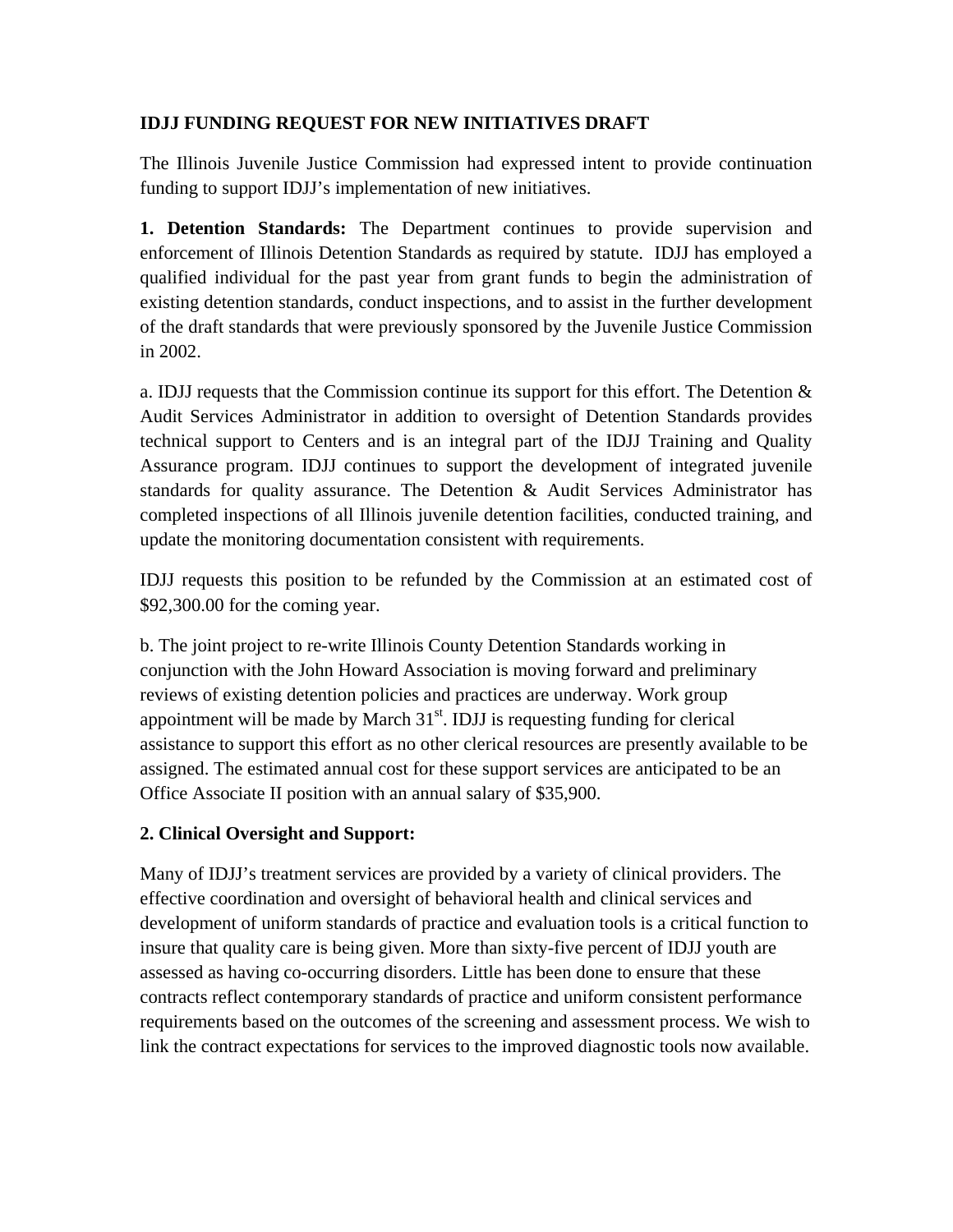IDJJ is asking the Commission to fund a Clinical Services Manager to manage behavioral health contract development and oversight of services that link clinical service requirements to contemporary standards of practice. This position should be a PhD. level clinical psychologist with experience in management of clinical services for youth with substance abuse, mental health, and sex offender treatment needs.

IDJJ requests this position to be refunded by the Commission at an estimated cost of \$98,500 for the coming year. (\$56.00/hr.)

## **3. Continuation Funding for JAIS/V-Disk Diagnostic and case planning**

IDJJ has moved forward to engage NCCD in the adoption of the JAIS case planning tool. Initial adoption of this methodology has been done at Warrenville. Discussions have been conducted with Columbia University to incorporate into the JAIS assessment the *Voice Diagnostic Interview Schedule for Children* (V-DISK) and the new Columbia University VISTA instrument for assessing girls who cut on themselves. NCCD has completed phase one of the process including staff training at Warrenville and Pere Marquette. We wish to request funding for Phase Two implementation at St. Charles reception and at Harrisburg of the JAIS and the incorporation of the Columbia tools. This will provide a universal standard screening, assessment, and case management process that incorporate validated tools to guide the development of individualized treatment. This is a critical piece to link our assessments to appropriate treatment models. This relates also to the behavioral contract requirements address in the previous request.

NCCD contract for Phase Two including Columbia University and training \$ 94,000.00

## **4. IDJJ Aftercare Supervisor**

IDJJ wishes to begin to establish comprehensive planning for restoration of aftercare services. Currently this function continues to reside in the "Shared Services Category" with IDJJ juveniles being supervised on parole by adult parole agents. The development of planning for the return of these services will entail the defining and establishment of parole regions. The identification of populations to be served in the regions, the location of parole offices and sub-offices, the drafting parole policy and operational manuals, the establishment and approval for curriculums and identification of service providers must be done before initiation of hiring of staff and training.

 IDJJ believes it is both prudent and necessary to employ the Administrator for Juvenile Field Services Aftercare to manage the planning for the organization of the resumption of juvenile aftercare. IDJJ requests this position to be refunded by the Commission at an estimated cost of \$88,500 for the coming year.